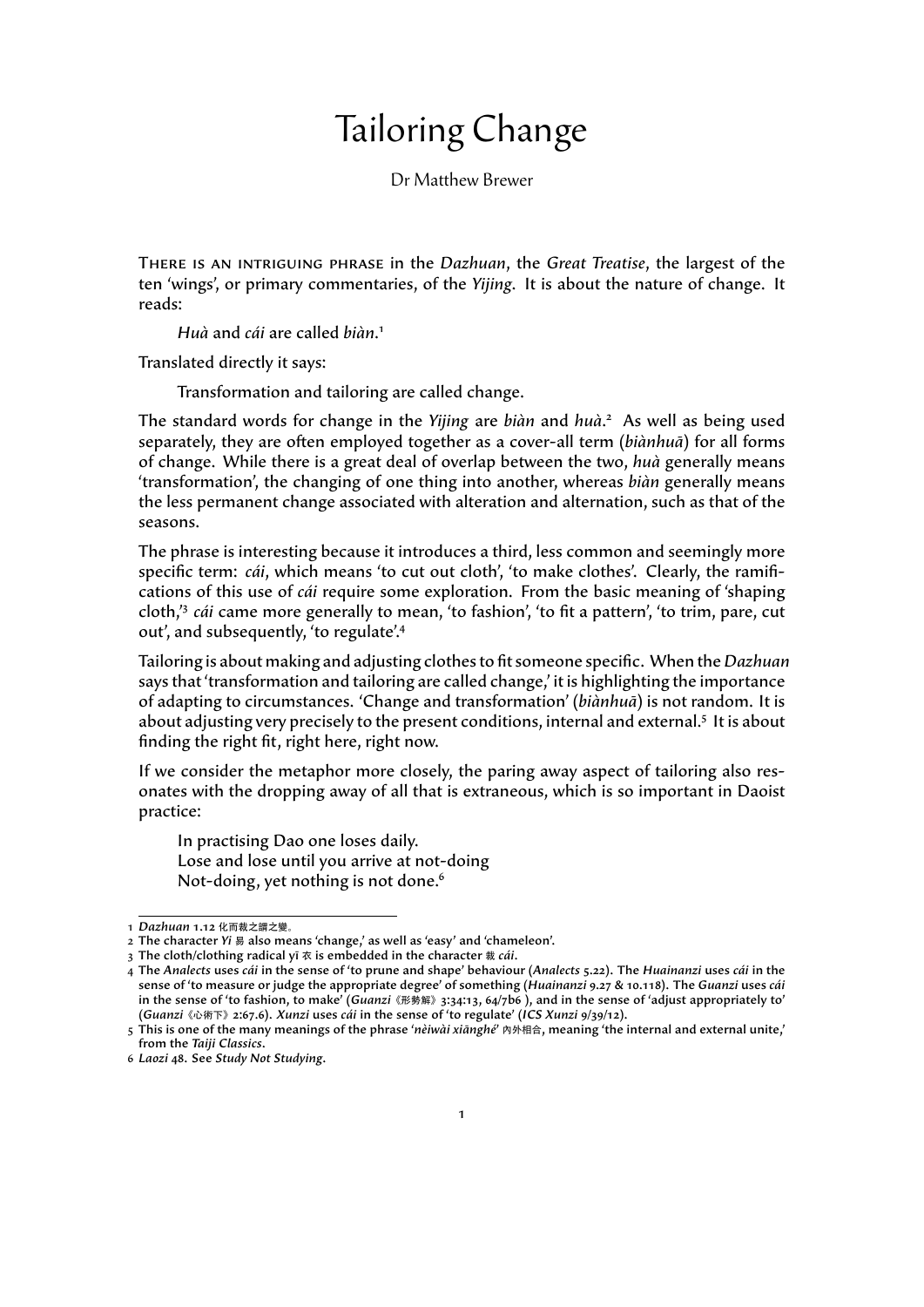In this sense tailoring is about trimming away whatever does not allow a person to fully adapt and move with the current situation, whatever that may be. The answer to the question, 'what is it that gets in the way of the ability to change in this way?' is: whatever is not natural (*zì rán* 自然, literally 'self-so').

One of the classic descriptions of adjusting to conditions is in the *Zhuangzi*. It is most likely the first recorded iteration of the now hackneyed slogan, 'go with the flow':

Confucius was at *Lǔliáng* contemplating the water falling thirty *rèn* (forty fathoms), its froth flowing for forty *li* (fourteen miles). Turtles, alligators, and fish could not swim there. He caught sight of a gentleman swimming there. Thinking that the man was bitter and wished to die, he sent his disciples down to the flow to rescue him. However, several hundred paces further down the man hopped out and leisurely strolled along the bottom of the bank, singing, with his hair draped like a blanket.

Confucius followed and spoke to him, saying, 'I thought you were a ghost, but clearly you are a man. May I ask, do you have a special way of treading water?'

The man answered: 'No, I have no way. I started with what was familiar; I grew with what is natural to me; and am fulfilled with what has been mandated (for me).' I go in where it swirls together and get out where it rushes and tumbles everywhere, I go along with the way of water and do not do my own thing to it. This is how I tread it.<sup>7</sup>

The key terms come at the end of the passage, the swimmer 'goes along with' (*cóng* 從) the way (*dào* 道) of water without any interference, without doing his 'own thing' (*sī* 私) to it. $8$  He has no way of his own, he simply follows the way of the water. Not imposing one's private agenda on the world is an important element of the Daoist understanding of naturalness (self-so-ness), which confers the ability to follow along with reality and by so doing remain healthy and whole.

It is precisely the 'personal', all of our likes and dislikes, our expectations, that get in the way of our perceiving reality as it is. It is only by seeing clearly that we can adjust to and go along with what is actually occurring.

What is so challenging to us is that this cutting away, this removal of what is not natural to us, is the removal of all the 'personal' desires and aversions that we mistakenly believe we are. It is only by going beyond the personal, beyond 'yes' and 'no', 'like' and 'dislike', that we can get out of our own way and properly become ourselves.

In the context of practising the internal arts, there are many ways of making adjustments to best suit external and internal conditions. For instance, externally, seasonal adjustments are crucial. There are at least three main ways to make them:

First, and most obviously, the size of our movements can be altered to suit the season. Everything being equal, our bodies are relatively more open in the spring and summer and

<sup>7</sup> *ICS Zhuangzi* 19/51/27 - 19/52/1.

<sup>8</sup> *Sī* 私 means 'personal' or 'private'.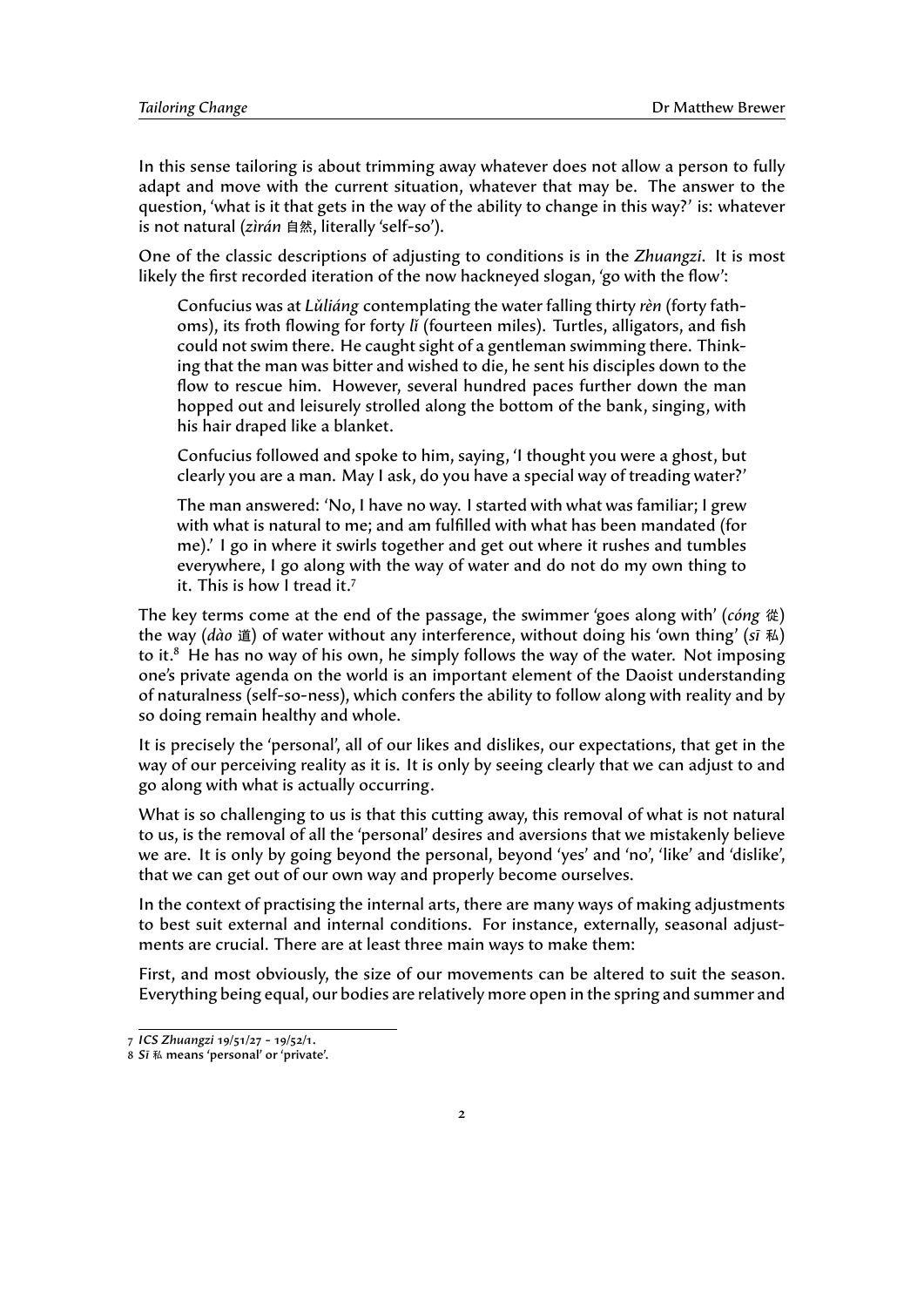more closed in the autumn and winter. If we *make use of the middle* – the 70% rule – the size of our stances will change as our 'Goldilocks range' naturally follows the seasons.

Second, within our forms, we may move our emphasis to the relevant element as the seasons change. A Taiji form done to accentuate the water element (kidneys, *lu<sup>i</sup> jin*, absorption, fluidity – *tōng* 通) in winter, will feel quite different to a wood element form (liver, *pēng jìn*, expansion, rising, springiness – *tánxìng* 彈性) in spring.<sup>9</sup>

Third, one might emphasise different neigong forms with the seasons: *Fundamentals* (*Energy Gates*) in the winter, *Heaven and Earth* in the spring, *Spiralling Energy Body* in the summer, *Immortals Cloud Playing* (*Gods*) in long summer and throughout the year, *Bend the Bow* in the autumn (*Dragon and Tiger* also works very well in the autumn, but since it is not as elemental it is not as seasonal).<sup>10</sup>

Adapting our practice to the seasons is an effective way to tune back into the world around us. It allows us to move with the currents rather than being drowned by them. Returning to the world, becoming more present and being able to see what is in front of us *as it is*, is the much needed antidote to the hi-tech, distracted age of anxiety that we are presently living in.

Internally, there are three primary contexts that will transform the way we practise: health, the martial arts, and meditation. These three fundamental applications can and should interweave with the external adjustments that we make.<sup>11</sup>

Bruce, a natural fighter himself, reminds us regularly that, 'not everyone wants to fight, but everyone wants to be healthy and strong'. The health applications of these arts apply to everyone and are the reason why the vast majority of people take them up in the first place. This being so, and since physical strength and stability are the foundation of the martial and spiritual applications of the internal arts, we'll focus on health here.<sup>12</sup>

In terms of the body, one of the most important aspects of tailoring is that of the form itself. One's form needs to fit one's body and its specific capacities. This is the opposite of the ubiquitous 'one size fits all' approach to teaching forms, where people try to force their bodies into a stylised configuration, usually that of a specific master. What is forgotten with such stylisation is that the master's form is correct for his or her particular body and skills. This is why different masters develop different looking forms. For instance, Wu

<sup>9</sup> And just to complete the list, fire element (heart, *jˇı jìn*, projection, twisting and spiralling – *zhuàn* 轉) in summer; metal element (lungs, *àn jìn*, compression, alignment – *zhèng* 正) in autumn; earth element (spleen, *zhōngdìng*, smoothness – *shùnlì* 順利) in long summer and throughout the year.

<sup>10</sup> We should remember that, while seasonal adjustments are the general context for our practice, there are many, more subtle levels of change, such as that made for more immediate changes in the weather, for different times of the day, and even for different phases within one's practice. For instance, exactly where we change from opening to closing through a particular movement in the form can change depending on what produces the optimal flow of energy (*qìtōng* 氣通) at that moment. Eventually *biànhuā* can be manifested moment to moment.

<sup>11</sup> Which is also part of 'nèiwài xiānghé'.

<sup>12</sup> For information on the martial side of the internal arts see: Frantzis, B. K., *The Power of the Internal Martial Arts*, revised edition (Berkeley: Blue Snake Books, 2007). For information on the spiritual side, the realm of Daoist *shengong*, see Frantzis, B.K., *Relaxing Into Your Being* (Berkeley: North Atlantic Books, 2002); Frantzis, B.K., *The Great Stillness* (Berkeley: North Atlantic Books, 2001); Frantzis, B.K., *Tao of Letting Go: Meditation for Modern Living* (Berkeley: Blue Snake Books, 2009).